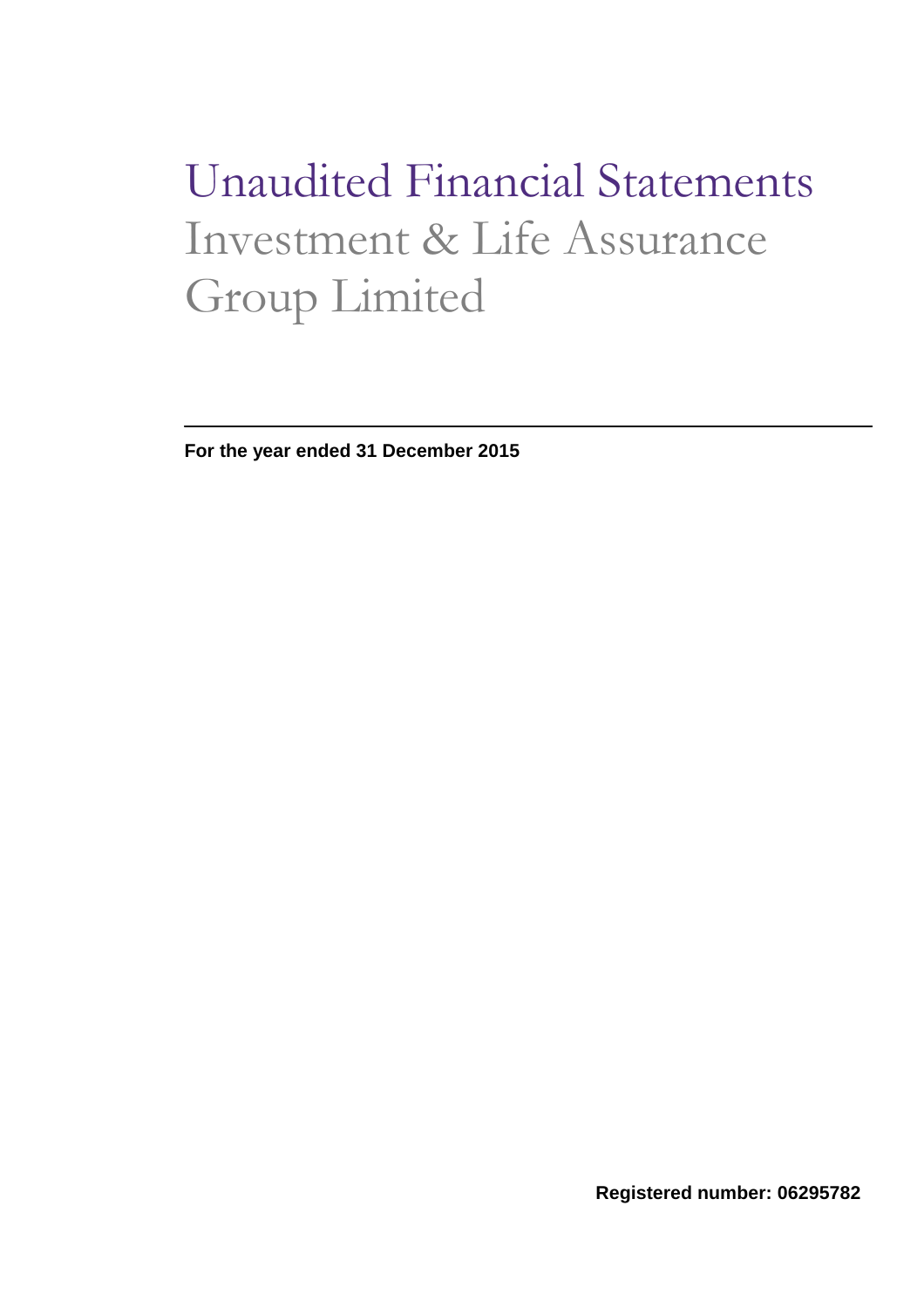**Investment & Life Assurance Group Limited Registered number: 06295782 (A company limited by guarantee)**

# Company Information

| <b>Directors</b>         | A Lloyd (resigned 22 January 2015)<br>A Moret (resigned 9 July 2015)<br>C Gunney (resigned 9 July 2015)<br>F Fletcher (resigned 2 February 2015)<br>K Meeres<br>Dr M Connell<br>N Cheetham (resigned 9 July 2015)<br>P Smallwood (resigned 31 December 2015)<br>R Champion<br>R Wheatcroft<br><b>B</b> Geiringer<br>S Rice<br>D Akers (resigned 11 July 2015)<br>D Gulland<br>V Owen<br>N Speirs (resigned 28 May 2015)<br>S Casey (appointed 9 July 2015)<br>S Hill (appointed 9 July 2015)<br>M Palmer (appointed 9 July 2015)<br>M Ward (appointed 9 July 2015)<br>P Watson (appointed 9 July 2015) |
|--------------------------|--------------------------------------------------------------------------------------------------------------------------------------------------------------------------------------------------------------------------------------------------------------------------------------------------------------------------------------------------------------------------------------------------------------------------------------------------------------------------------------------------------------------------------------------------------------------------------------------------------|
| <b>Registered number</b> | 06295782                                                                                                                                                                                                                                                                                                                                                                                                                                                                                                                                                                                               |
| <b>Registered office</b> | Grant Thornton UK LLP<br>300 Pavilion Drive<br>Northampton Business Park<br>Northampton<br>Northamptonshire<br>NN47YE                                                                                                                                                                                                                                                                                                                                                                                                                                                                                  |
| <b>Accountants</b>       | Grant Thornton UK LLP<br>Chartered Accountants<br>300 Pavilion Drive<br>Northampton Business Park<br>Northampton<br>NN47YE                                                                                                                                                                                                                                                                                                                                                                                                                                                                             |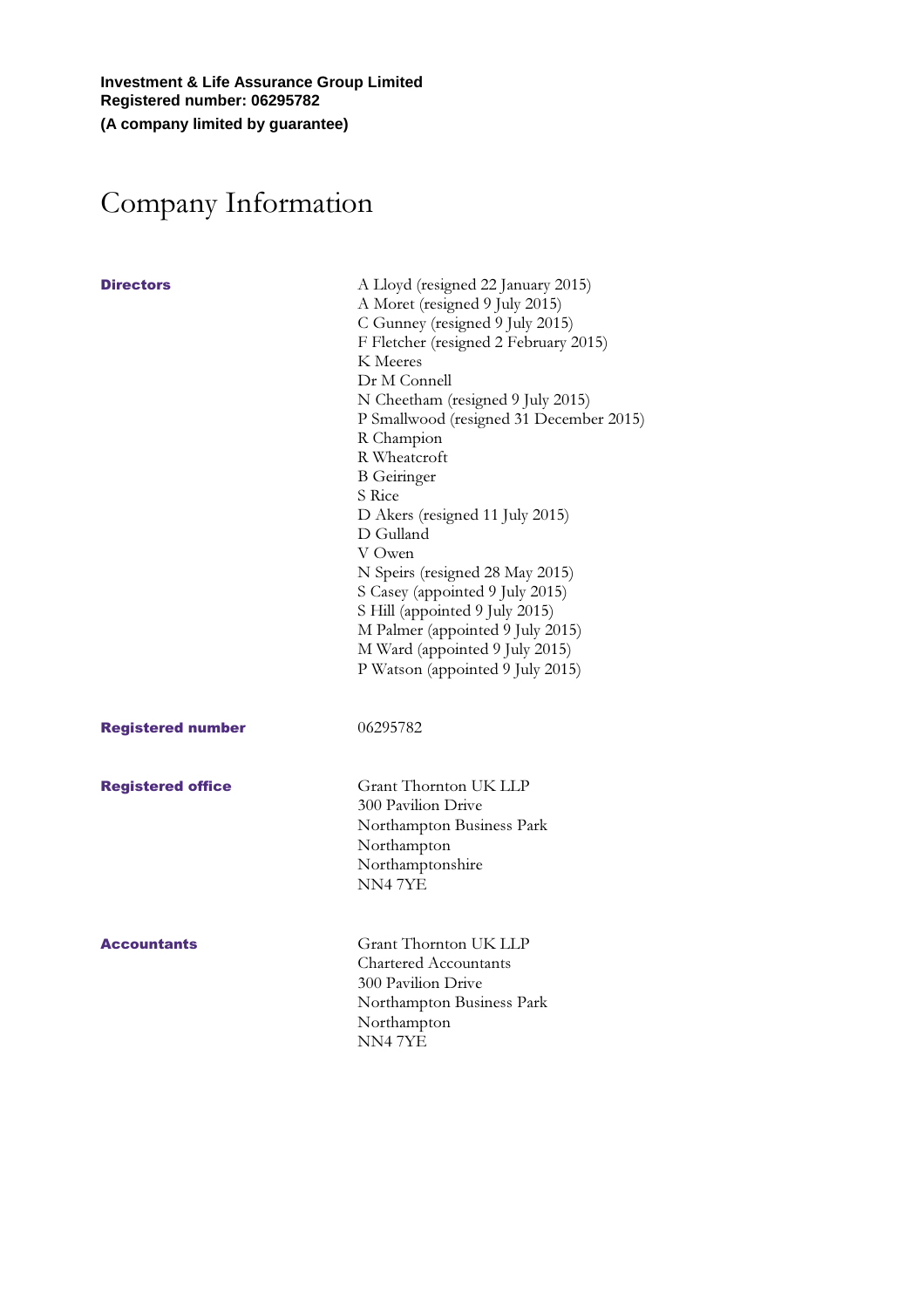### Contents

|                                                                             | Page           |
|-----------------------------------------------------------------------------|----------------|
| <b>Directors' report</b>                                                    | $\mathbf{1}$   |
| <b>Accountants' report</b>                                                  | 2              |
| <b>Profit and loss account</b>                                              | 3              |
| <b>Balance sheet</b>                                                        | $\overline{4}$ |
| <b>Notes to the financial statements</b>                                    | $5 - 8$        |
| The following pages do not form part of the statutory financial statements: |                |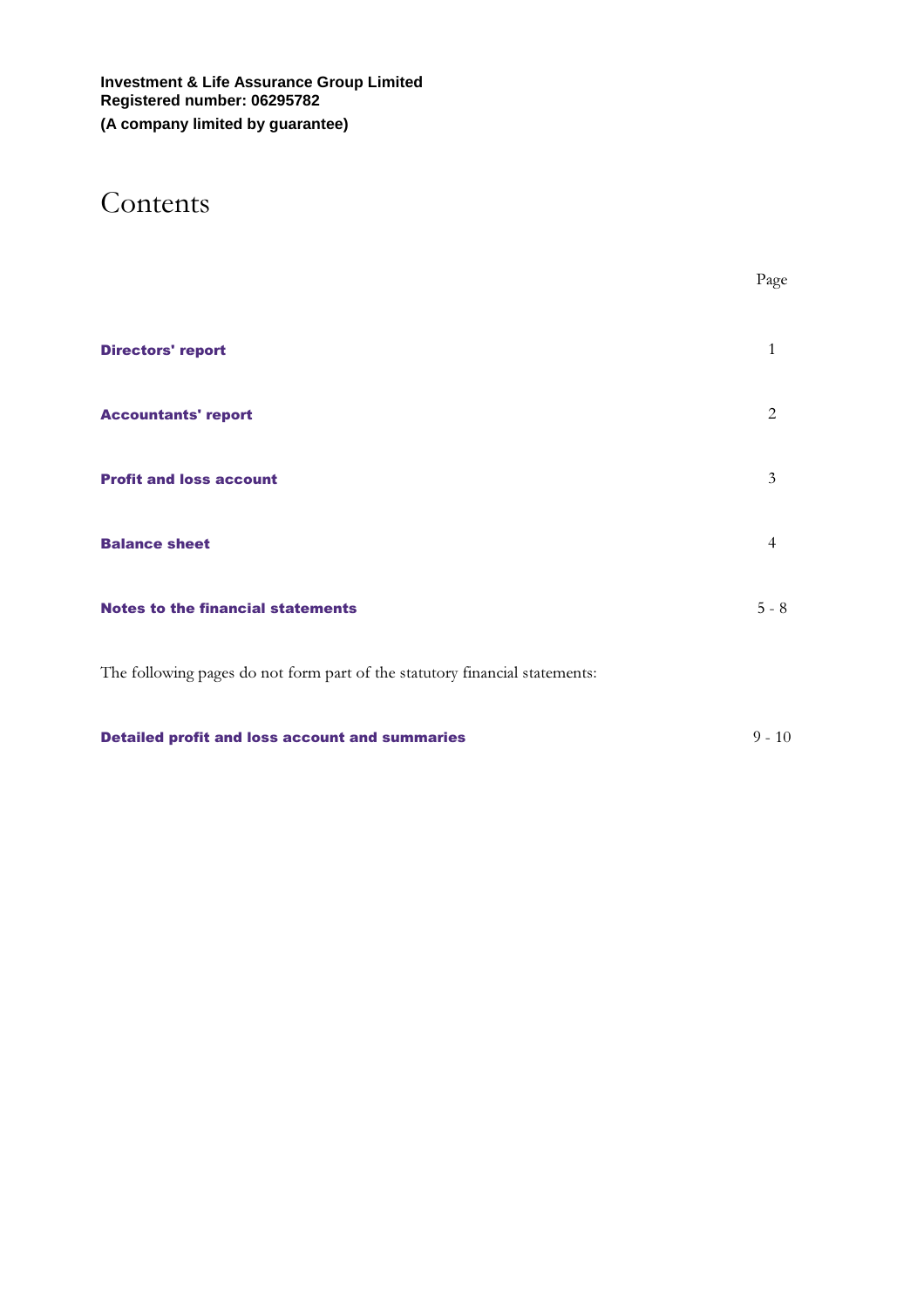**Investment & Life Assurance Group Limited (A company limited by guarantee)**

### Directors' Report For the year ended 31 December 2015

The directors present their report and the unaudited financial statements for the year ended 31 December 2015.

#### Principal activities

The Investment & Life Assurance Group Limited acts as a forum for producers or distributors of life and health protection insurance and of pension and investment products.

#### **Directors**

The directors who served during the year were:

A Lloyd (resigned 22 January 2015) A Moret (resigned 9 July 2015) C Gunney (resigned 9 July 2015) F Fletcher (resigned 2 February 2015) K Meeres Dr M Connell N Cheetham (resigned 9 July 2015) P Smallwood (resigned 31 December 2015) R Champion R Wheatcroft B Geiringer S Rice D Akers (resigned 11 July 2015) D Gulland V Owen N Speirs (resigned 28 May 2015) S Casey (appointed 9 July 2015) S Hill (appointed 9 July 2015) M Palmer (appointed 9 July 2015) M Ward (appointed 9 July 2015) P Watson (appointed 9 July 2015)

This report has been prepared in accordance with the provisions applicable to companies subject to the small companies regime.

This report was approved by the board on and signed on its behalf.

Dr M Connell Chairman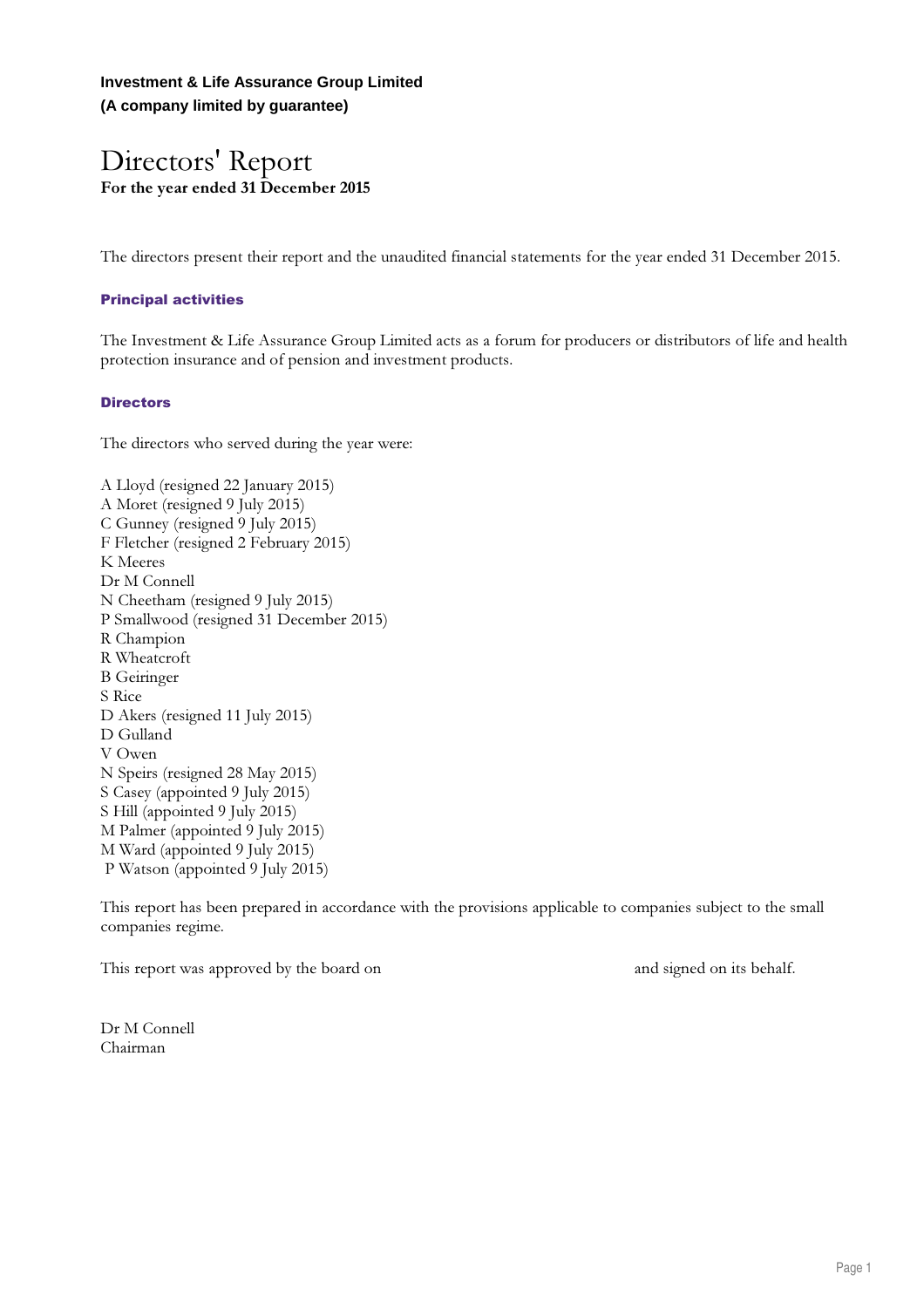

### Report to the directors on the preparation of the unaudited statutory financial statements of Investment & Life Assurance Group Limited for the year ended 31 December 2015

We have compiled the accompanying financial statements of Investment & Life Assurance Group Limited based on the information you have provided. These financial statements comprise the Balance Sheet of Investment & Life Assurance Group Limited as at 31 December 2015, the Profit and Loss Account for the year then ended, and a summary of significant accounting policies and other explanatory information.

This report is made solely to the Board of Directors of Investment & Life Assurance Group Limited, as a body, in accordance with the terms of our engagement letter dated 17 March 2016. Our work has been undertaken solely to prepare for your approval the financial statements of Investment & Life Assurance Group Limited and state those matters that we have agreed to state to the Board of Directors of Investment & Life Assurance Group Limited, as a body, in this report in accordance with our engagement letter dated 17 March 2016. To the fullest extent permitted by law, we do not accept or assume responsibility to anyone other than Investment & Life Assurance Group Limited and its Board of Directors, as a body, for our work or for this report.

We performed this compilation engagement in accordance with International Standard on Related Services 4410 (Revised), Compilation Engagements.

We have applied our expertise in accounting and financial reporting to assist you in the preparation and presentation of these financial statements in accordance with the Financial Reporting Standard for Smaller Entities (effective January 2015) (United Kingdom Generally Accepted Accounting Practice applicable to Smaller Entities). As a member firm of the Institute of Chartered Accountants in England and Wales, we are subject to its ethical and other professional requirements which are detailed at www.icaew.com.

These financial statements and the accuracy and completeness of the information used to compile them are your responsibility.

Since a compilation engagement is not an assurance engagement, we are not required to verify the accuracy or completeness of the information you provided to us to compile these financial statements. Accordingly, we do not express an audit opinion or a review conclusion on whether these financial statements are prepared in accordance with United Kingdom Generally Accepted Accounting Practice applicable to Smaller Entities.

Grant Thornton UK LLP

Chartered Accountants

Northampton

Date: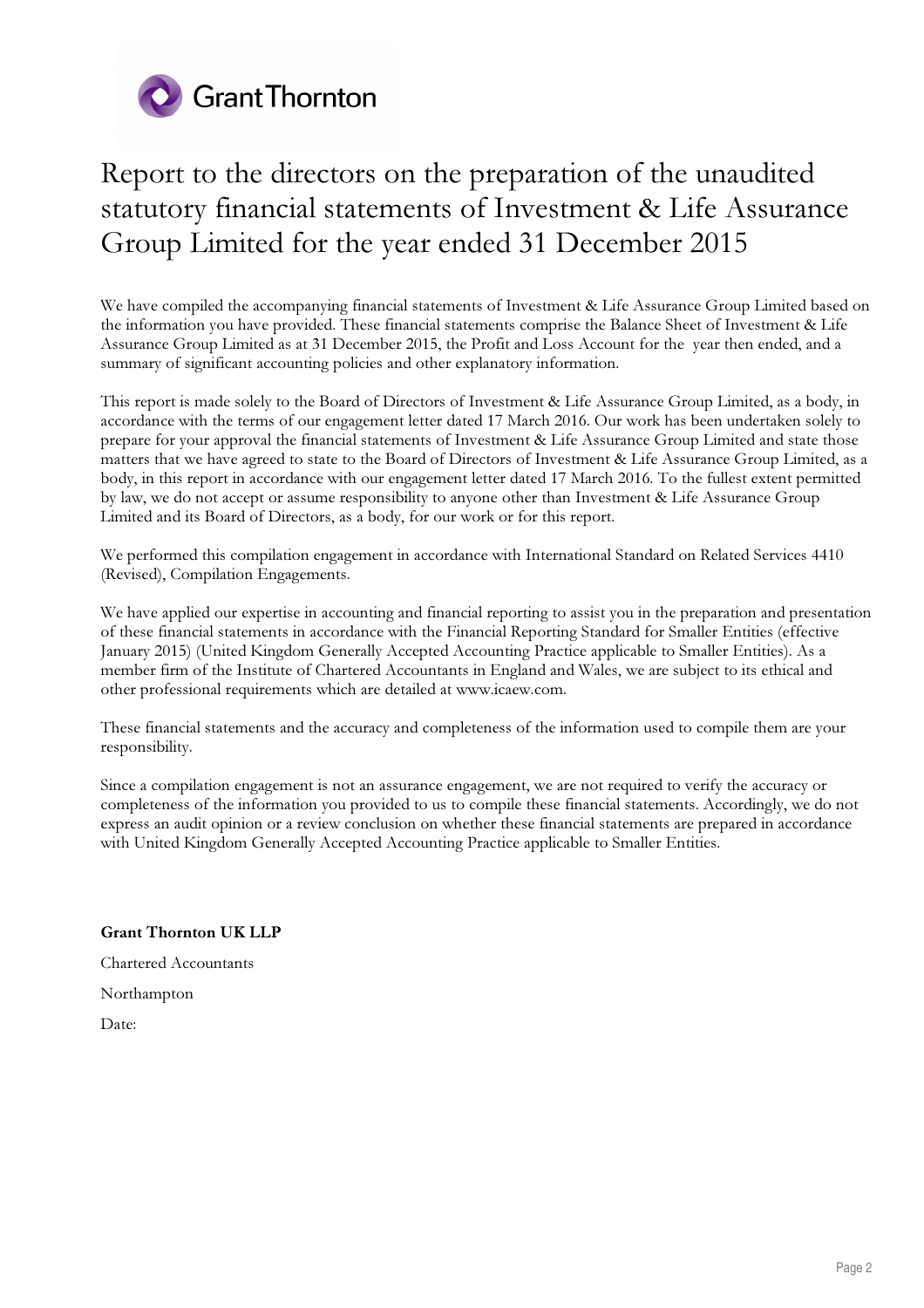# Profit and Loss Account

For the year ended 31 December 2015

|                                               | <b>Note</b>              | 2015<br>£  | 2014<br>£  |
|-----------------------------------------------|--------------------------|------------|------------|
| Turnover                                      | $\mathbf{1}$             | 451,030    | 434,612    |
| Cost of sales                                 |                          | (38,056)   | (41, 173)  |
| Gross profit                                  |                          | 412,974    | 393,439    |
| Administrative expenses                       |                          | (414, 825) | (388, 347) |
| Operating (loss)/profit                       | 2                        | (1, 851)   | 5,092      |
| Interest receivable and similar income        |                          | 4,462      | 4,045      |
| Profit on ordinary activities before taxation |                          | 2,611      | 9,137      |
| Tax on profit on ordinary activities          | $\overline{\mathcal{A}}$ | (893)      | (809)      |
| Profit for the financial year                 | 9                        | 1,718      | 8,328      |
|                                               |                          |            |            |

The notes on pages 5 to 8 form part of these financial statements.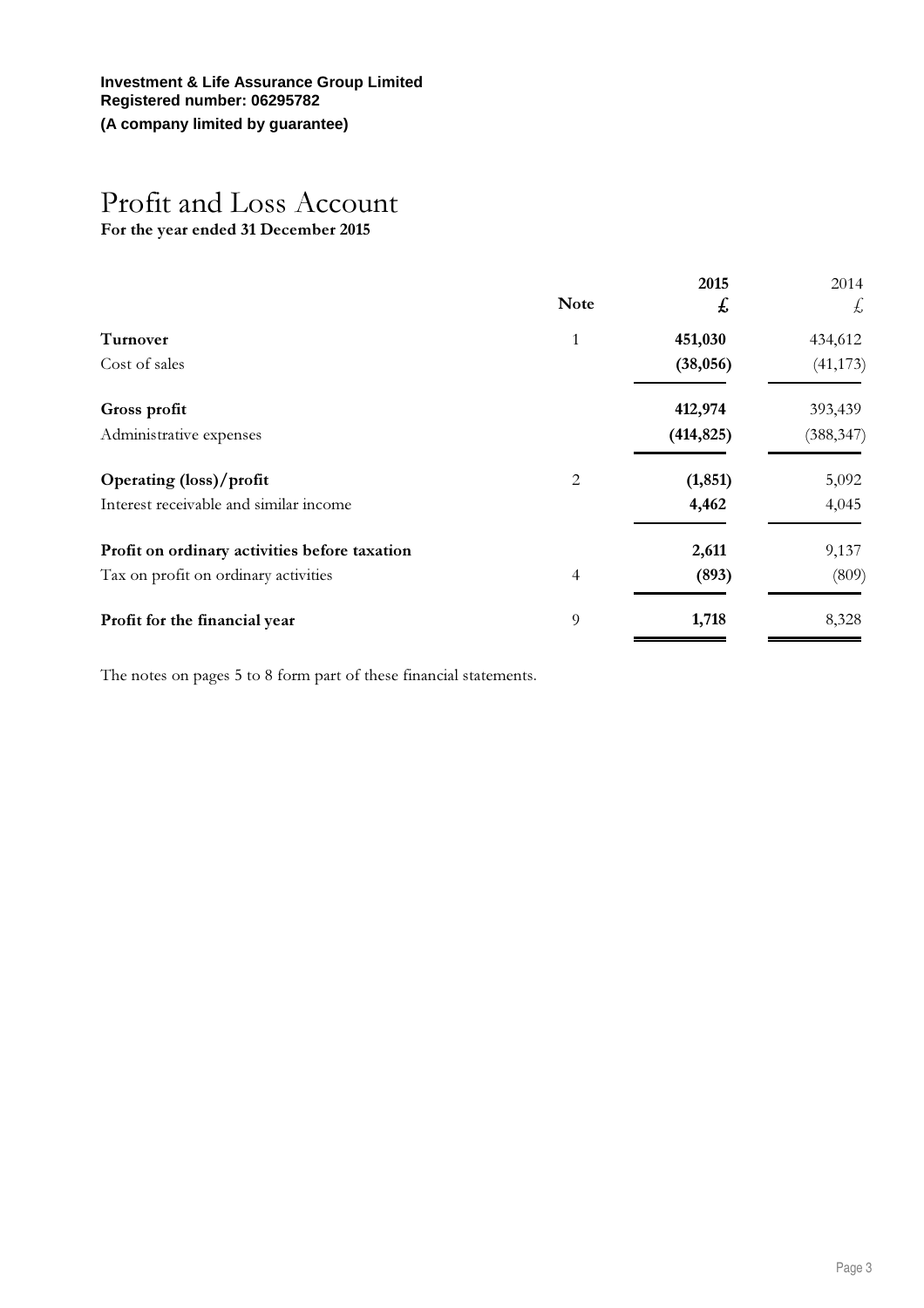# Balance Sheet

As at 31 December 2015

|             |            | 2015    |           | 2014          |
|-------------|------------|---------|-----------|---------------|
| <b>Note</b> | £          | £       | £         | $\frac{1}{2}$ |
|             |            |         |           |               |
| 6           | 5,681      |         | 4,095     |               |
|             | 554,155    |         | 613,588   |               |
|             | 559,836    |         | 617,683   |               |
| 7           | (251, 983) |         | (311,548) |               |
|             |            | 307,853 |           | 306,135       |
|             |            | 307,853 |           | 306,135       |
|             |            |         |           |               |
| 9           |            | 307,853 |           | 306,135       |
| 10          |            | 307,853 |           | 306,135       |
|             |            |         |           |               |

The directors consider that the company is entitled to exemption from the requirement to have an audit under the provisions of section 477 of the Companies Act 2006 ("the Act") and members have not required the company to obtain an audit for the year in question in accordance with section 476 of the Act.

The directors acknowledge their responsibilities for complying with the requirements of the Companies Act 2006 with respect to accounting records and for preparing financial statements which give a true and fair view of the state of affairs of the company as at 31 December 2015 and of its profit for the year in accordance with the requirements of sections 394 and 395 of the Act and which otherwise comply with the requirements of the Companies Act 2006 relating to financial statements, so far as applicable to the company.

The financial statements have been prepared in accordance with the special provisions applicable to small companies within Part 15 of the Companies Act 2006 and in accordance with the Financial Reporting Standard for Smaller Entities (effective January 2015).

The financial statements were approved and authorised for issue by the board and were signed on its behalf on

The notes on pages 5 to 8 form part of these financial statements.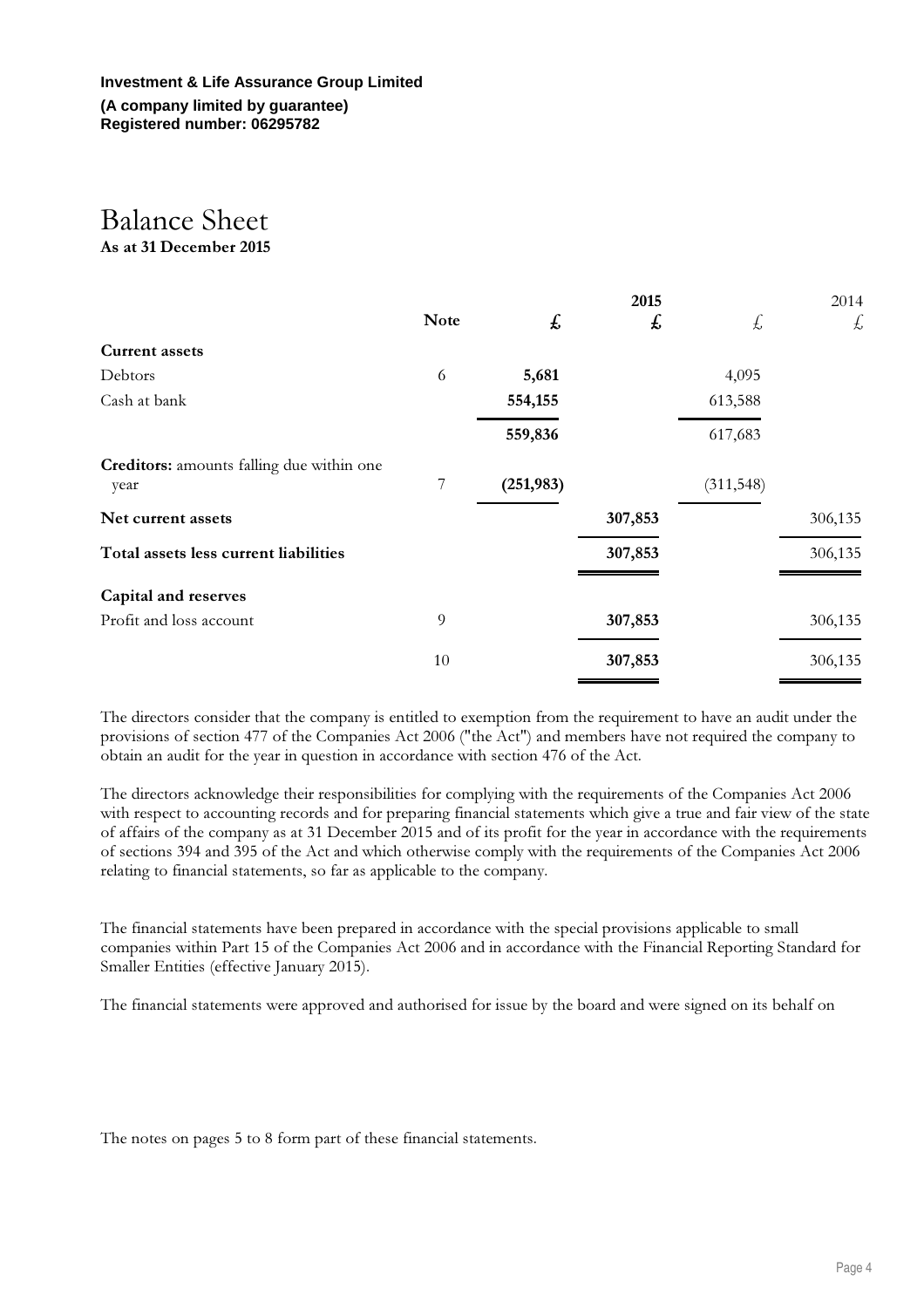### Notes to the Financial Statements For the year ended 31 December 2015

#### 1. Accounting Policies

#### 1.1 Basis of preparation of financial statements

The financial statements have been prepared under the historical cost convention and in accordance with the Financial Reporting Standard for Smaller Entities (effective January 2015).

#### 1.2 Going concern

The directors have concluded that the company should be able to operate within its current cash resources for a period of at least 12 months from the date of these accounts. The directors therefore consider it appropriate to prepare the financial statements on the going concern basis.

#### 1.3 Turnover

Turnover comprises revenue recognised by the company in respect of subscriptions paid by members during the year and ticket income for the annual dinner held, inclusive of Value Added Tax.

#### 1.4 Tangible fixed assets and depreciation

Tangible fixed assets are stated at cost less depreciation. Depreciation is provided at rates calculated to write off the cost of fixed assets, less their estimated residual value, over their expected useful lives on the following bases:

| Fixtures & fittings  | $\sim$           | 33% reducing balance |
|----------------------|------------------|----------------------|
| Computers            | $\sim$ 100 $\mu$ | 33% straight line    |
| Website installation | $\sim$ $-$       | 33% straight line    |

#### 1.5 Pensions

The company does not have a pension scheme but makes contributions to employee's own individual personal pension arrangements. It is also preparing to meet its obligations under auto enrolment which will come into effect during 2016.

#### 1.6 Financial instruments

As the company is limited by guarantee, and not by shares, all financial instruments are classed as financial liabilities.

#### 1.7 Subscriptions

The subscriptions shown in the profit and loss account are on an accruals basis.

#### 1.8 Corporation tax

The company is subject to corporation tax in respect of interest received.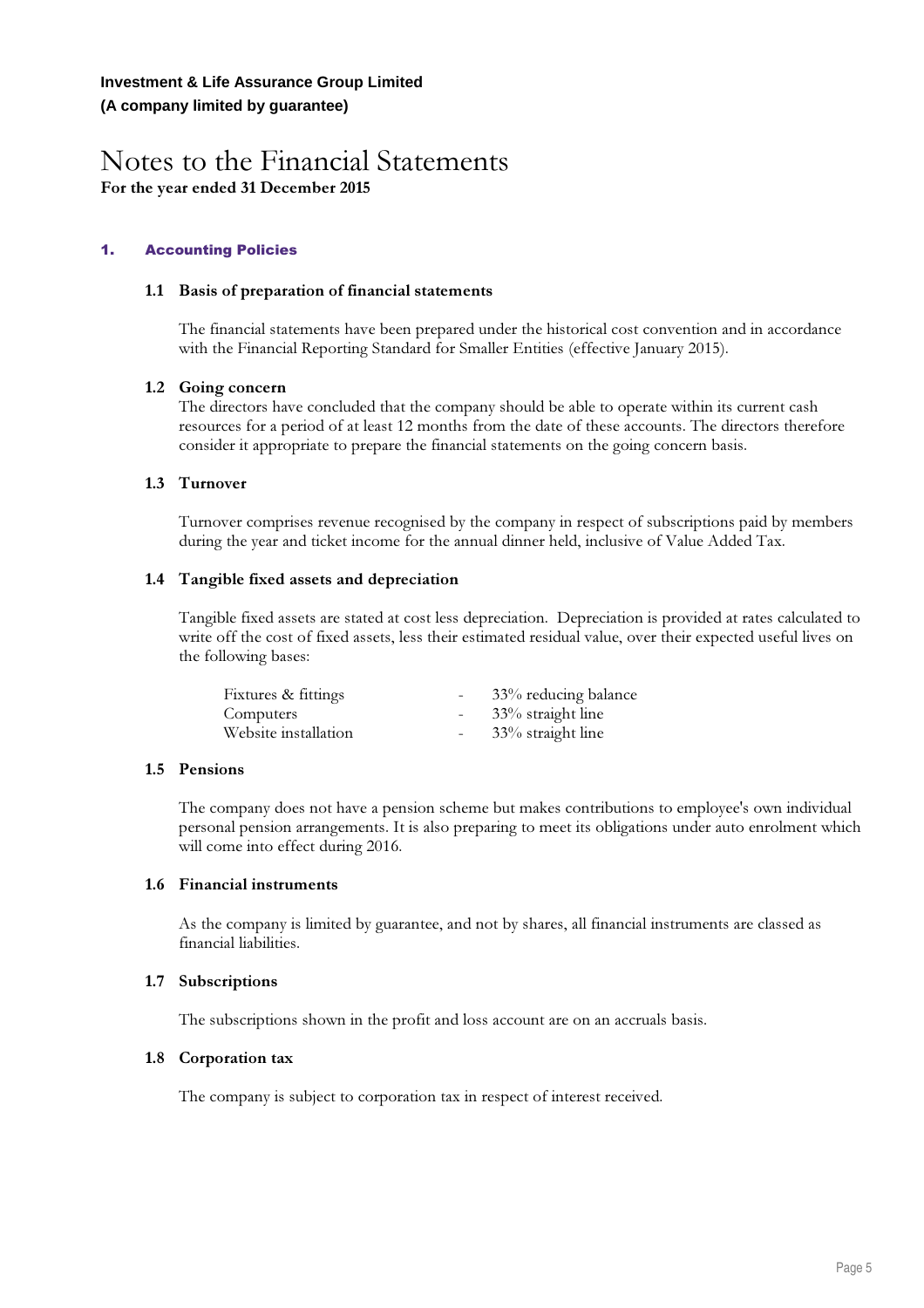### Notes to the Financial Statements For the year ended 31 December 2015

#### 2. Operating (loss)/profit

The operating (loss)/profit is stated after charging:

|                                        | 2015         | 2014                 |
|----------------------------------------|--------------|----------------------|
|                                        | $\mathbf{t}$ | $\frac{1}{2}$        |
| Depreciation of tangible fixed assets: |              |                      |
| - owned by the company                 |              | 220                  |
| Auditors' remuneration                 | 2,400        | 2,400                |
| Auditors' remuneration - non-audit     | 3,060        | 2,928                |
| Pension costs                          | 22,280       | 20,579               |
|                                        |              |                      |
| 3.<br><b>Directors' remuneration</b>   |              |                      |
|                                        | 2015         | 2014                 |
|                                        | £,           | $\frac{1}{\sqrt{2}}$ |
| Aggregate remuneration                 | 61,891       | 60,345               |

During the year retirement benefits were accruing to 1 director (2014 - 1) in respect of defined contribution pension schemes.

#### 4. Taxation

|                                                         | 2015 | 2014 |
|---------------------------------------------------------|------|------|
|                                                         |      |      |
| UK corporation tax charge on profit for the year/period | 893  | 809  |

#### 5. Tangible fixed assets

|                                        | Fixtures &<br>£ | fittings Computers<br>£ | Website<br>£, | Total<br>$\mathbf{f}$ |
|----------------------------------------|-----------------|-------------------------|---------------|-----------------------|
| Cost                                   |                 |                         |               |                       |
| At 1 January 2015 and 31 December 2015 | 5,553           | 11,707                  | 17,377        | 34,637                |
| Depreciation                           |                 |                         |               |                       |
| At 1 January 2015 and 31 December 2015 | 5,553           | 11,707                  | 17,377        | 34,637                |
| Net book value                         |                 |                         |               |                       |
| At 31 December 2015                    |                 |                         |               |                       |
| At 31 December 2014                    |                 |                         |               |                       |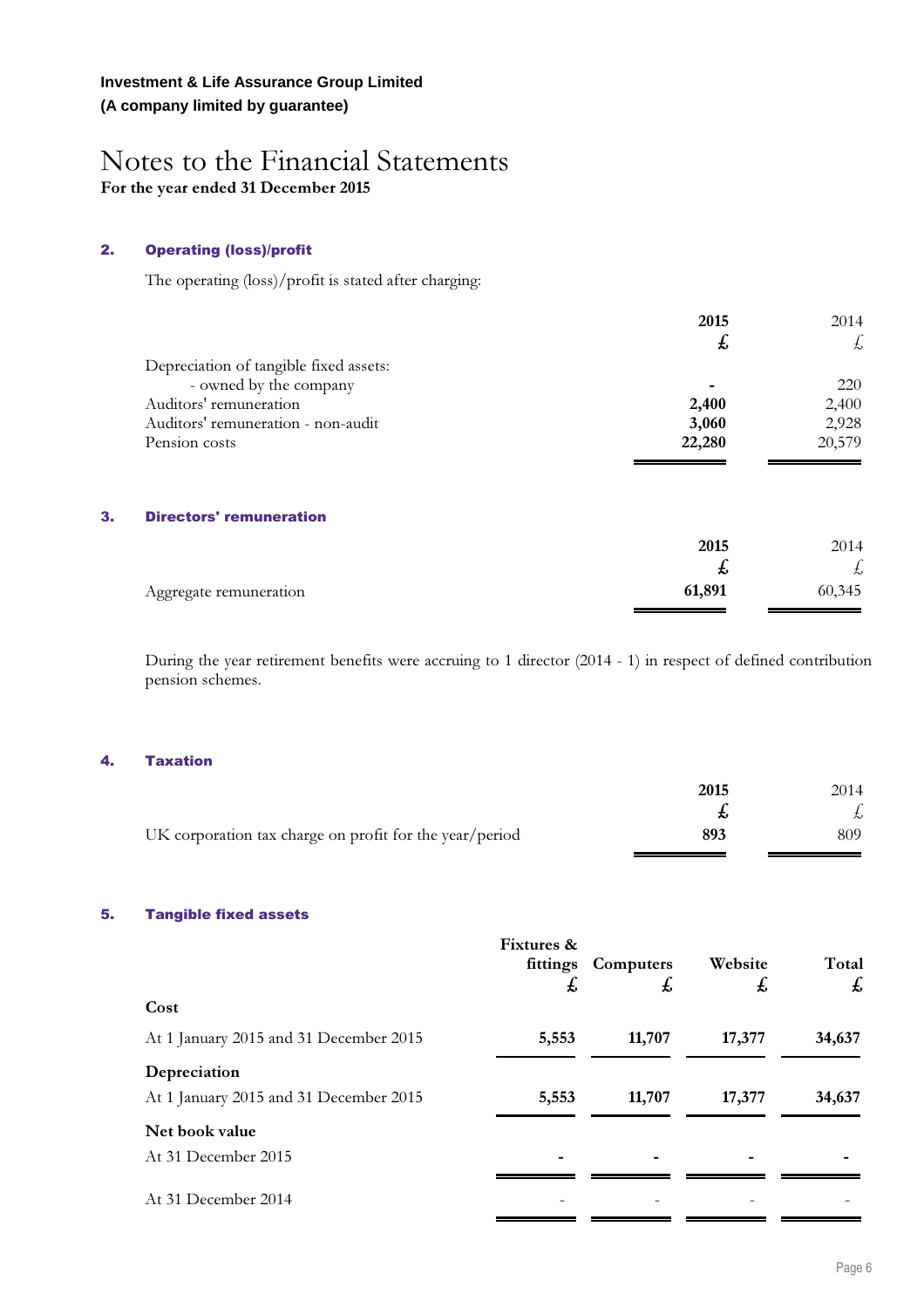#### **Investment & Life Assurance Group Limited (A company limited by guarantee)**

### Notes to the Financial Statements For the year ended 31 December 2015

#### 6. Debtors

 $7.$ 

| Other debtors                                            | 2015<br>£<br>5,681 | 2014<br>Ł<br>4,095 |
|----------------------------------------------------------|--------------------|--------------------|
| <b>Creditors:</b><br>Amounts falling due within one year |                    |                    |
|                                                          | 2015<br>£          | 2014<br>£          |
| Corporation tax                                          | 893                | 809                |
| Other taxation and social security<br>Other creditors    | 7,812<br>243,278   | 7,491<br>303,248   |
|                                                          | 251,983            | 311,548            |

#### 8. Company limited by guarantee

The company is limited by guarantee. The members have each agreed to contribute to the assets in the event of winding up to an amount not exceeding £1.

#### 9. Reserves

|                                                    | Profit and<br>loss account<br>£ |
|----------------------------------------------------|---------------------------------|
| At 1 January 2015<br>Profit for the financial year | 306,135<br>1,718                |
| At 31 December 2015                                | 307,853                         |

#### 10. Reconciliation of movement in members' funds

|                                                                | 2015             | 2014             |
|----------------------------------------------------------------|------------------|------------------|
| Opening members' funds<br>Profit for the financial year/period | 306,135<br>1,718 | 297,807<br>8,328 |
| Closing members' funds                                         | 307,853          | 306,135          |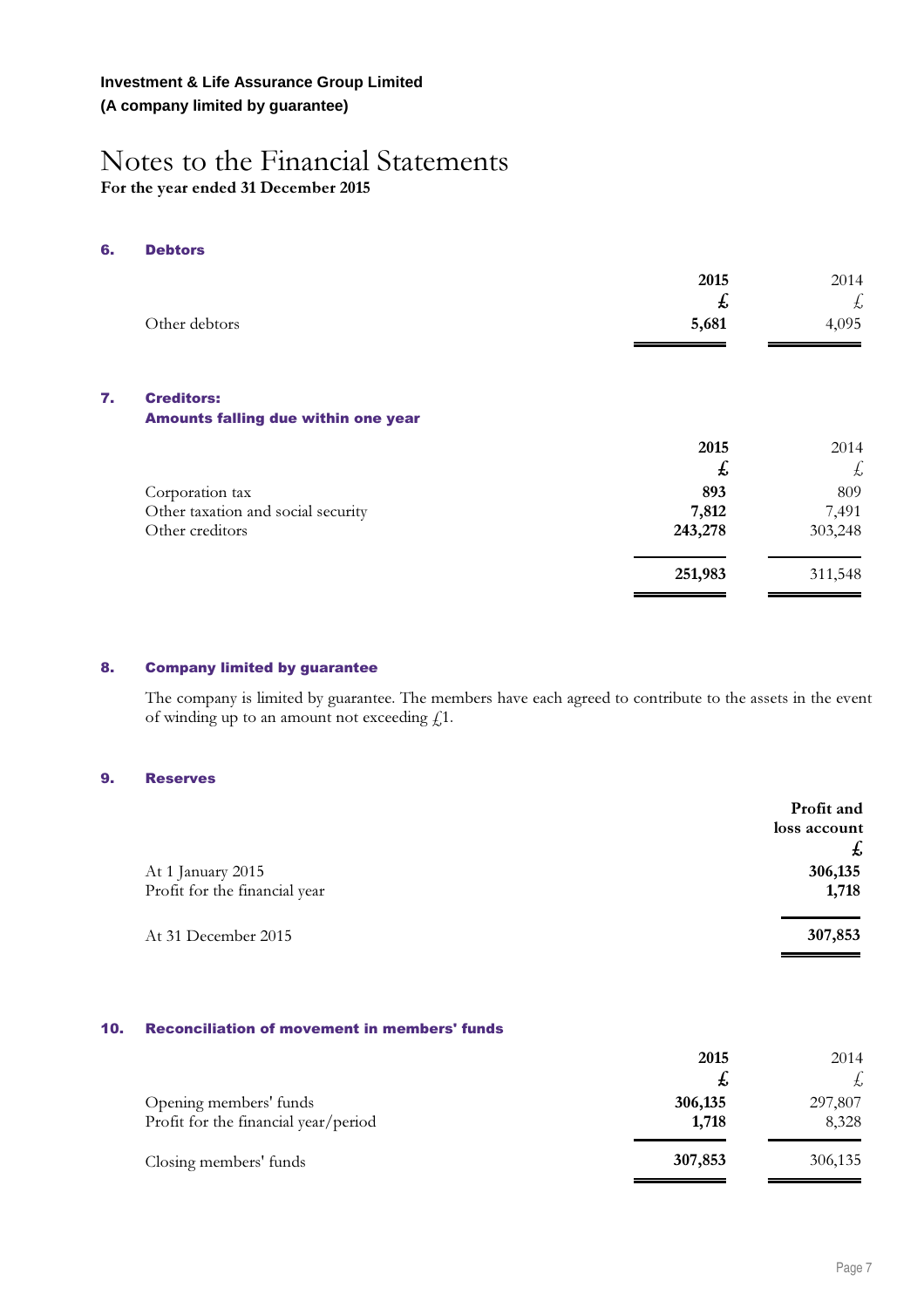### Notes to the Financial Statements For the year ended 31 December 2015

#### 11. Contingent liabilities

There were no contingent liabilities at 31 December 2015 or 31 December 2014.

#### 12. Capital commitments

At 31 December 2015 the company had capital commitments as follows:

|                                                                 | 2015 | 2014  |
|-----------------------------------------------------------------|------|-------|
|                                                                 |      |       |
| Contracted for but not provided in these financial statements - |      |       |
| website development                                             | -    | 8.280 |

#### 13. Retirement benefits

Defined Contribution Arrangments

The company does not have a pension scheme but makes contributions to employee's own individual personal pension arrangements. It is also preparing to meet its obligations under auto enrolment which will come into effect during 2016.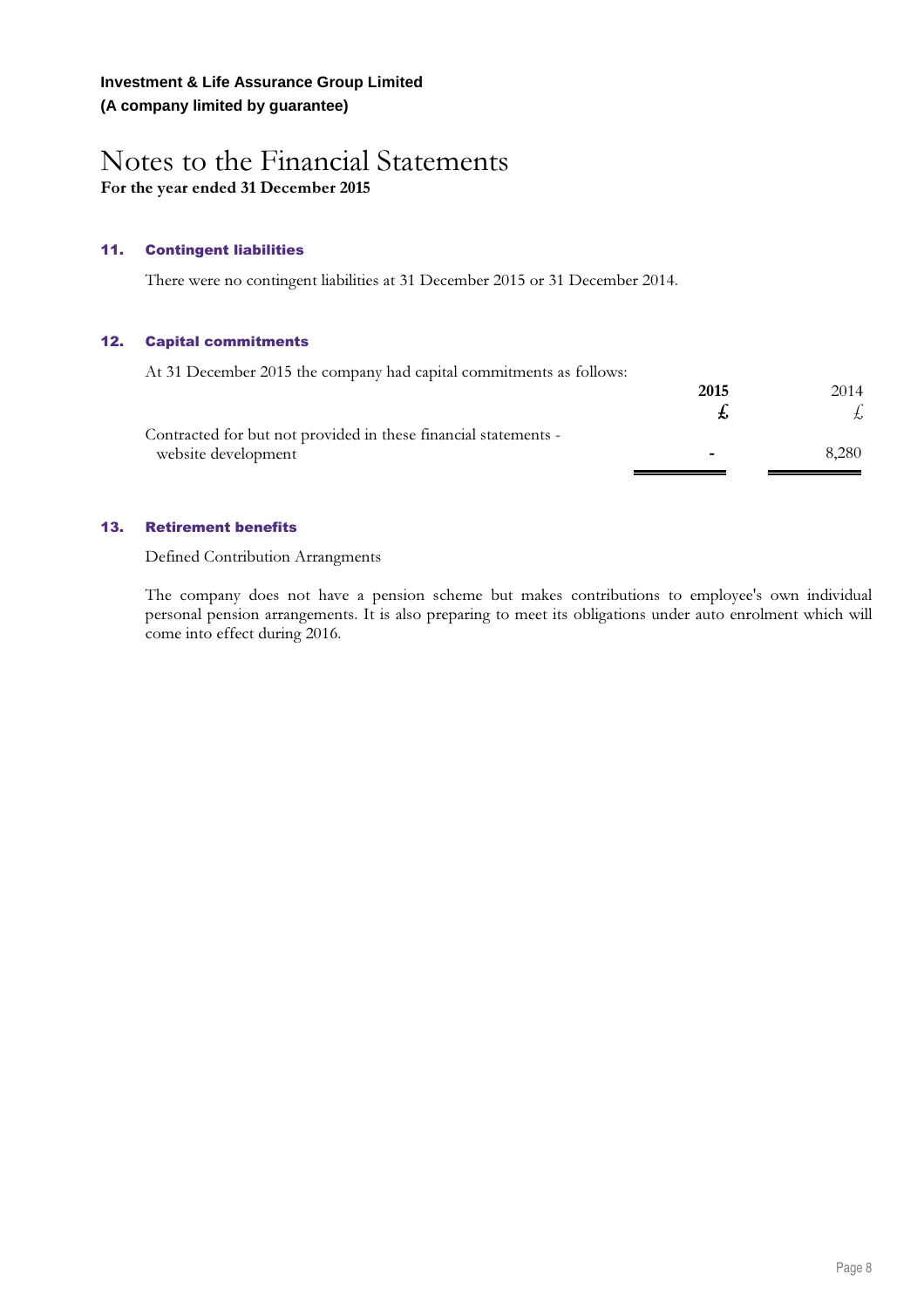#### **Investment & Life Assurance Group Limited Registered number: 06295782 (A company limited by guarantee)**

### Detailed Trading and Profit and Loss Account

For the year ended 31 December 2015

|                         | Page | 2015<br>£  | 2014<br>£  |
|-------------------------|------|------------|------------|
| Turnover                | 10   | 451,030    | 434,612    |
| Cost of sales           | 10   | (38,056)   | (41, 173)  |
| Gross profit            |      | 412,974    | 393,439    |
| Gross profit %          |      | $91.6\%$   | $90.5\%$   |
| Less: Overheads         |      |            |            |
| Administration expenses | 10   | (414, 825) | (388, 347) |
| Operating (loss)/profit |      | (1, 851)   | 5,092      |
| Interest receivable     | 11   | 4,462      | 4,045      |
| Profit for the year     |      | 2,611      | 9,137      |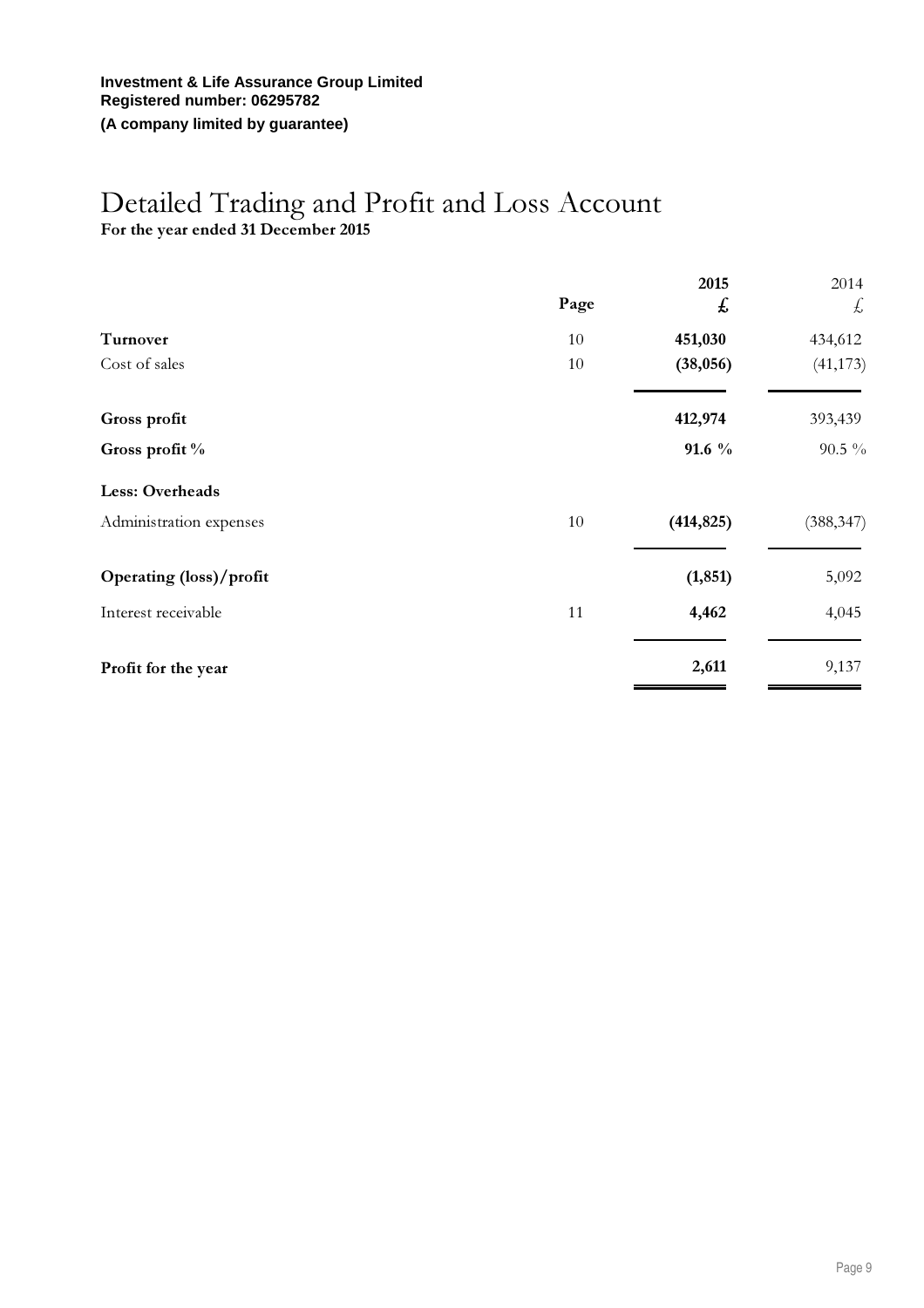## Schedule to the Detailed Accounts

For the year ended 31 December 2015

|                                              | 2015<br>2014 |
|----------------------------------------------|--------------|
|                                              | £<br>£       |
| <b>Turnover</b>                              |              |
| Subscriptions<br>410,830                     | 387,492      |
| Annual dinner<br>40,200                      | 47,120       |
|                                              |              |
| 451,030                                      | 434,612      |
|                                              |              |
|                                              |              |
|                                              | 2015<br>2014 |
|                                              | £<br>£       |
|                                              |              |
| <b>Cost of sales</b>                         |              |
| Annual dinner costs<br>38,056                | 41,173       |
|                                              |              |
|                                              | 2015<br>2014 |
|                                              | £<br>£       |
| <b>Administration expenses</b>               |              |
| Director's salaries<br>56,853                | 55,788       |
| Director's national insurance<br>6,730       | 6,609        |
| Director's pension costs<br>5,038            | 4,557        |
| Staff salaries<br>228,315                    | 212,612      |
| Staff pension contributions<br>17,242        | 16,022       |
| Training                                     | 164          |
| General administrative expenses<br>6,318     | 6,704        |
| Travel and accommodation<br>28,344           | 28,784       |
| 2,995<br>Legal and professional              |              |
| 6,665<br>Telephone                           | 5,781        |
| Bank charges                                 | 872<br>923   |
| 6,006<br>Insurances                          | 3,676        |
| 4,912<br>Accountancy & Audit charges         | 5,460        |
| 1,007<br>Printing, postage and stationery    | 864          |
| 10,500<br>Technical meetings                 | 11,053       |
| Speakers and other gifts<br>4,056            | 5,146        |
| Entertaining (including PG lunches)<br>6,510 | 5,202        |
| AGM expenses                                 | 422<br>208   |
| 2,670<br>Office equipment and software       | 3,292        |
| Website management<br>3,554                  | 3,138        |
| Website development<br>14,208                | 12,000       |
| Computer management costs                    | 89<br>144    |
| 1,519<br>Member development and acquisition  |              |
| Depreciation - computers                     | 24           |
| Depreciation - fixtures & fittings           | 196          |
| 414,825                                      | 388,347      |